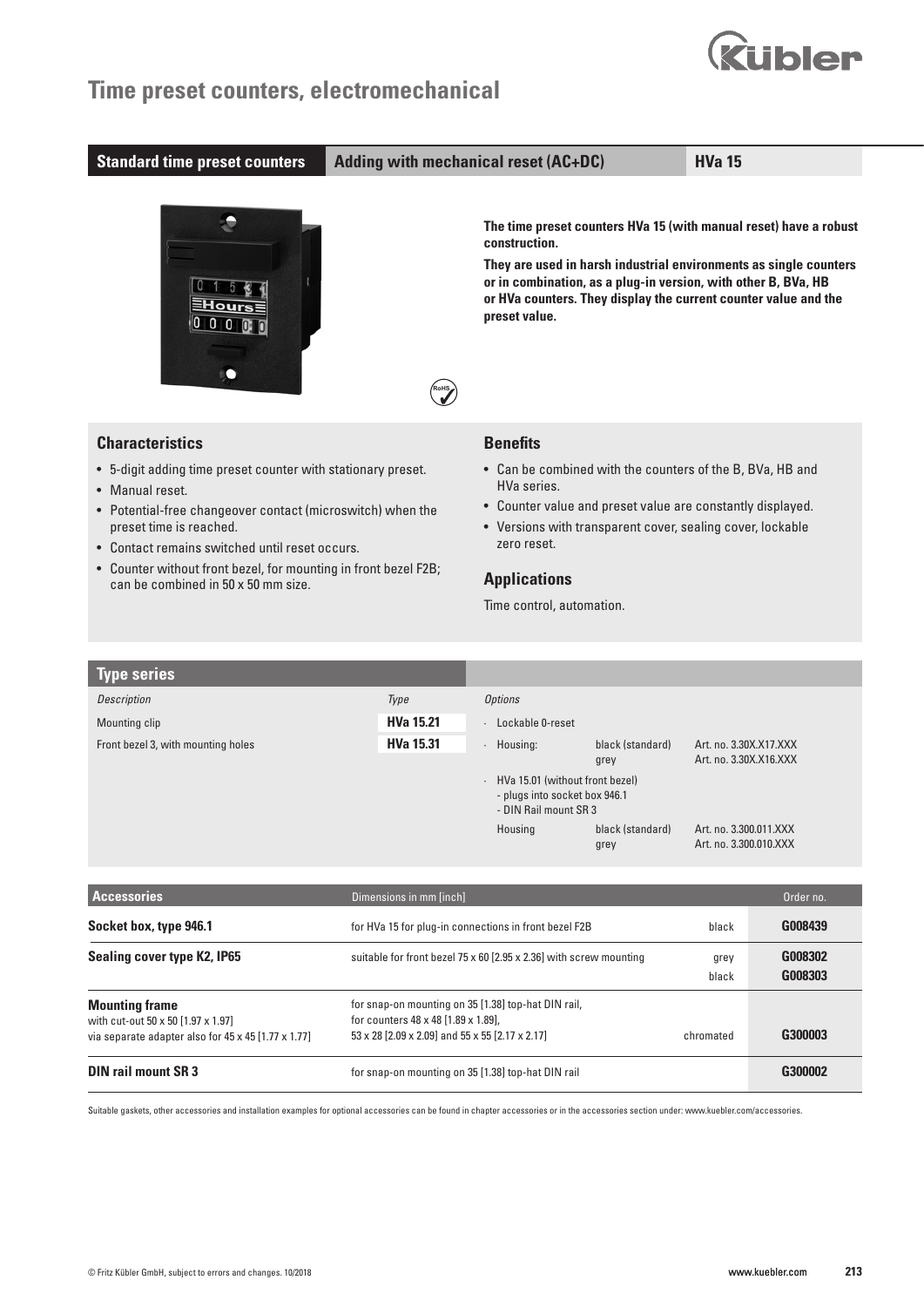# **Time preset counters, electromechanical**



**Standard time preset counters Adding with mechanical reset (AC+DC) HVa 15** 

**Electrical characteristics**

| <b>Technical data</b> |  |
|-----------------------|--|
|                       |  |

| <b>General technical data</b> |                  |                                                                                                                                     |  |  |  |  |
|-------------------------------|------------------|-------------------------------------------------------------------------------------------------------------------------------------|--|--|--|--|
| <b>Color of figures</b>       | hours            | figures white on black                                                                                                              |  |  |  |  |
|                               | 1/10 and 1/100 h | figures red on white                                                                                                                |  |  |  |  |
| preset                        | hours            | figures yellow on black                                                                                                             |  |  |  |  |
|                               | 1/10 and 1/100 h | figures red on white                                                                                                                |  |  |  |  |
|                               |                  | $\alpha$ (approx. 4 mm $[0.16"$ ] high)                                                                                             |  |  |  |  |
| <b>Reset</b>                  |                  | manual                                                                                                                              |  |  |  |  |
| <b>Mounting position</b>      |                  | any                                                                                                                                 |  |  |  |  |
| <b>Operating temperature</b>  |                  | $-15^{\circ}$ C  +50 $^{\circ}$ C [+5 $^{\circ}$ F  +122 $^{\circ}$ F]                                                              |  |  |  |  |
|                               |                  | (non-condensing)                                                                                                                    |  |  |  |  |
| Gasket                        |                  | oil and gasoline-resistant synthetic<br>rubber, particularly suitable for use<br>with acids and alkalis, very good<br>age stability |  |  |  |  |

| <b>Mechanical characteristics</b> |                                                     |                                                                  |  |  |  |  |
|-----------------------------------|-----------------------------------------------------|------------------------------------------------------------------|--|--|--|--|
| <b>Protection</b>                 | sealing cover K1<br>transparent cover Dy and Dys    | IP42 (front side)<br>IP65 (front side)<br>IP65 (front side)      |  |  |  |  |
| <b>Color of housing</b>           |                                                     | black (standard)                                                 |  |  |  |  |
| <b>EMC</b> standards              |                                                     | EN 55011 class B<br>EN 61000-6-2, EN 61000-6-3                   |  |  |  |  |
| <b>Device safety</b>              | designed to<br>protection class<br>application area | EN 61010 part 1<br>$\overline{\phantom{a}}$<br>pollution level 2 |  |  |  |  |

| <b>Switching contact</b>     |                        | 1 changeover contact (micro switch)                                        |
|------------------------------|------------------------|----------------------------------------------------------------------------|
|                              |                        | release at the preset time                                                 |
|                              | loading capacity at AC | max. 250 V, max. 2 A                                                       |
|                              | loading capacity at DC | 24 V max, 2.0 A                                                            |
|                              | (ohmic load)           | 60 V max, 0.7 A                                                            |
|                              |                        | 115 V max, 0.4 A                                                           |
|                              |                        | 230 V max, 0.2 A                                                           |
| to 60 %                      |                        | With inductive load, spark quenching is required reducing the max. current |
| <b>Test voltage</b>          |                        | 2000 V AC, 50 Hz for AC counter                                            |
| <b>Electrical connection</b> |                        | tinned round pins $\varnothing$ 1.6 mm [0.063"],                           |
|                              |                        | with push on connectors                                                    |
| <b>Power consumption</b>     | $1030$ V DC            | approx. 0.5 W                                                              |
|                              | $3680$ VDC             | approx. 0.9 W                                                              |
|                              | 100  130 V DC          | approx. 0.75 W                                                             |
|                              | 20  30 V AC, 50 Hz     | approx. 0.3 VA                                                             |
|                              | 42  48 V AC, 50 Hz     | approx. 0.25 VA                                                            |
|                              | 100  130 V AC, 50 Hz   | approx. 0.6 VA                                                             |
|                              | 187  264 V AC, 50 Hz   | approx. 1.2 VA                                                             |
|                              | 360  440 V AC, 50 Hz   | approx. 1.65 VA                                                            |
| <b>Rated voltages</b>        |                        |                                                                            |
|                              | AC (50 or 60 Hz)       | 20  30/42  48/100  130/187  264,<br>360  440 V                             |
|                              | DC.                    | 1030/3680/100130                                                           |
| On time                      |                        | 100 %                                                                      |
| <b>Count mode</b>            |                        | adding                                                                     |
| <b>Count range</b>           | AC.                    | 999.99 h                                                                   |
|                              | DC                     | 9999.9 h                                                                   |

#### **Terminal assignment**



DC, manual reset **AC**, manual reset



## **Mounting clip Type HVa 15.21**







 $\boxed{1}$  Push on connector ø 1.5 [0.059] tinned  $\boxed{2}$  Round pin ø 1.6 [0.063] tinned

|                  |            | Art. no.      |               |               |               |               |            |
|------------------|------------|---------------|---------------|---------------|---------------|---------------|------------|
| Type             | Voltage    | 1030V         | 20  30 V      | 42  48 V      | 100  130 V    | 187  264 V    | 360  440 V |
| <b>HVa 15.21</b> | AC (50 Hz) |               | 3.300.211.071 | 3.300.211.072 | 3.300.211.074 | 3.300.211.075 | on request |
|                  | AC (60 Hz) |               | 3.300.211.081 | 3.300.211.082 | 3.300.211.084 | 3.300.211.085 | on request |
|                  | DC         | 3.300.211.351 |               |               |               |               |            |